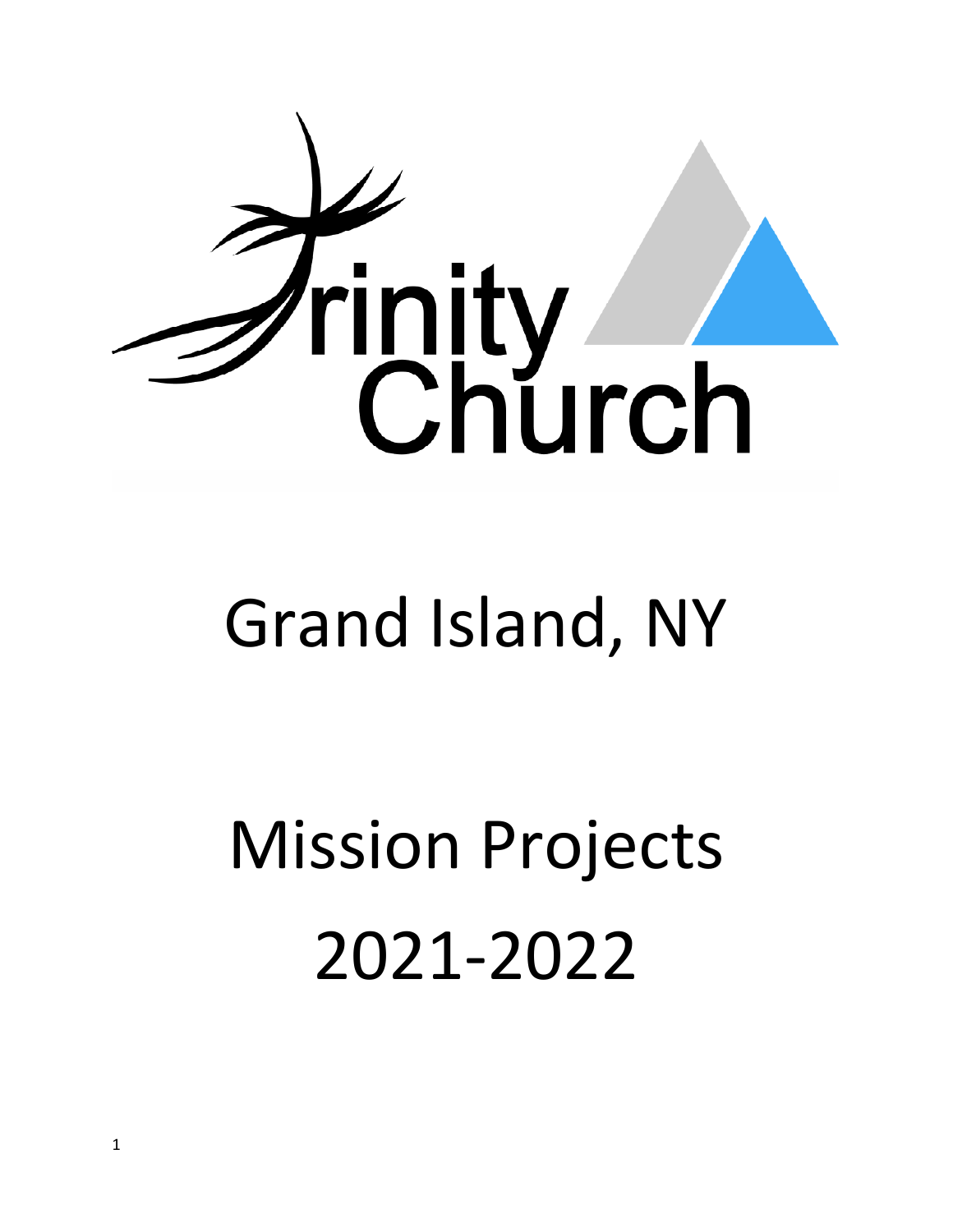| <b>Title Page</b>                                                   | pg 1  |
|---------------------------------------------------------------------|-------|
| <b>Table of Contents</b>                                            | pg 2  |
| Introduction                                                        | pg 3  |
| The United Methodist Church and Connectional Giving                 | pg 4  |
| <b>Children's Missions</b>                                          | pg 5  |
| <b>Youth Missions</b>                                               | pg 6  |
| UMCOR: United Methodist Committee on Relief, and Adult Service Trip | pg 7  |
| United Methodist Women                                              | pg 8  |
| Trinity Church Monthly Food Drive-Thru                              | pg 9  |
| <b>Family Justice Center</b>                                        | pg 10 |
| Children's Gift Tree                                                | pg 11 |
| Seneca Street UMC Reading Camp                                      | pg 12 |
| Patriotic Bags for Men and Women Veterans                           | pg 13 |
| <b>Undie Sunday</b>                                                 | pg 14 |
| <b>Operation Christmas Child</b>                                    | pg 15 |
| UMC Africa 360                                                      | pg 16 |
| Church World Service: Cleaning Buckets                              | pg 17 |
| <b>NOMADS</b>                                                       | pg 18 |

## **Trinity United Methodist Church**

PO Box 38, 2100 Whitehaven Rd Grand Island, NY 14072 Pastor Kevin Slough 716-773-3322 gitrinitymissions@gmail.com www.TrinityGrandIsland.org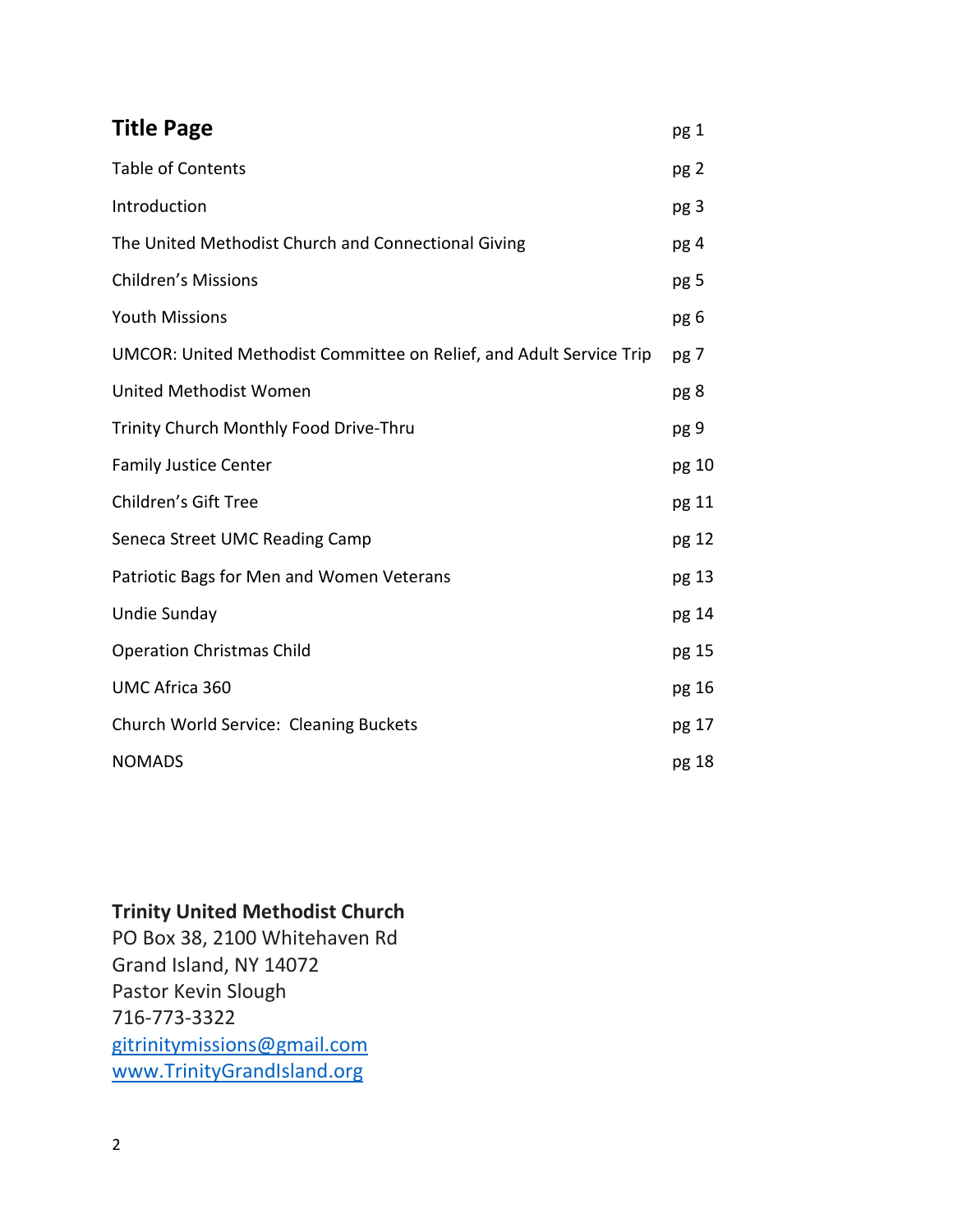## **Introduction**

Welcome to Trinity United Methodist Church! Our mission statement is: **"To reach people for Christ, for the salvation of the world."** To do so we need your help! The Mission Committee has put together this booklet as a way to celebrate the many wonderful ways God is working through his people at Trinity. In order to follow our mission statement, we are looking to inform the congregation about many of the mission projects already in progress and seek ideas that will help us expand our impact for the kingdom of God. Please let us know how we can help YOU get involved in reaching people for Christ!

## **Please be in prayer with us around our plans to adopt a new, church wide mission effort for 2021-2022.**

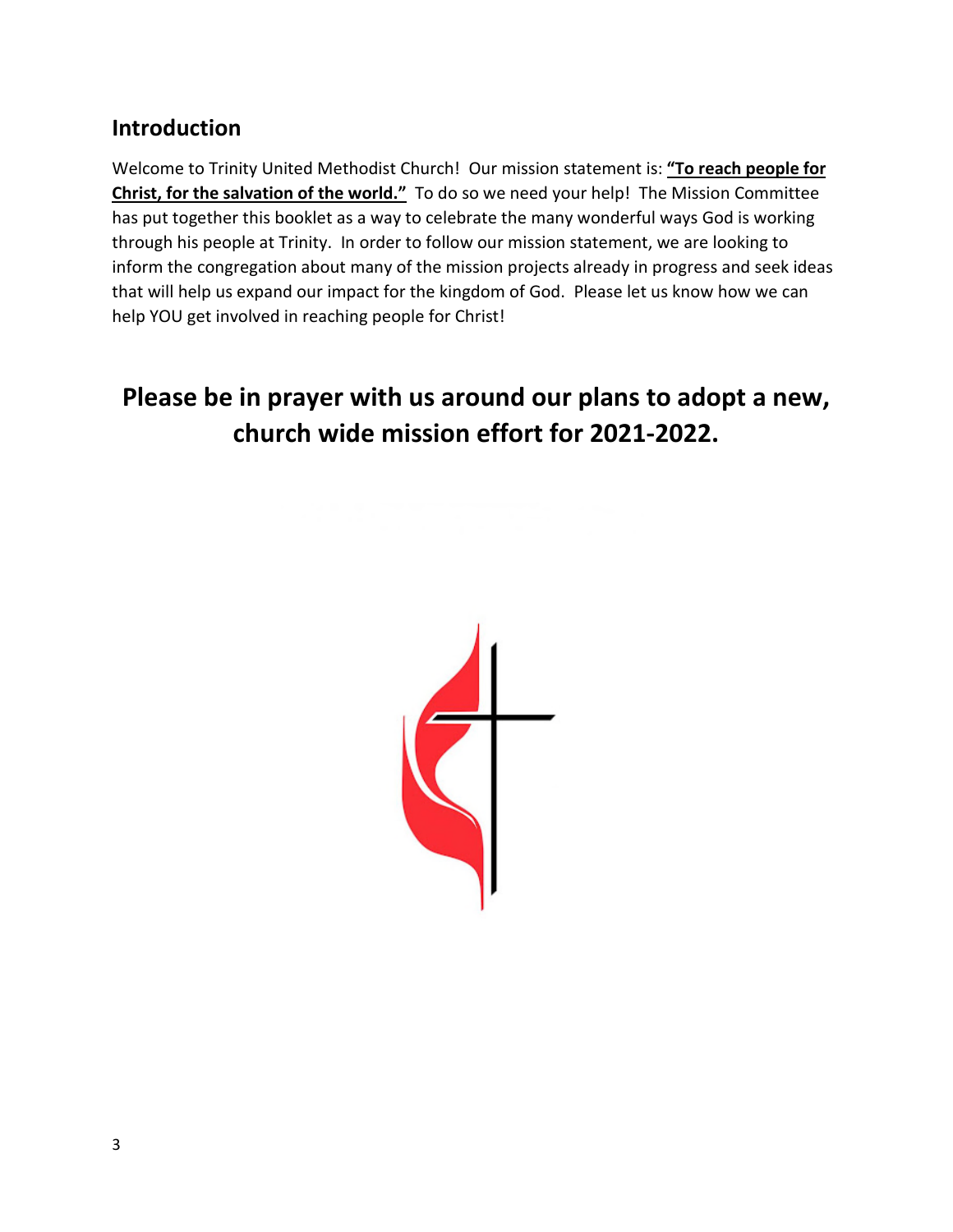## **The United Methodist Church and Connectional Giving**

We are the body of Christ called United Methodists, people who send missionaries, as ourselves, into the world, to live as servants for Christ. We are the body of Christ who minister in 109 United Methodist schools, colleges and universities, as well as support 13 theological schools to educate our pastors.

We are the body of Christ that bear others' burdens through reaching out in times of need and disaster. We are the body of Christ connected together. We do more than express a concern for the worker, the sick and the poor. We do more than express a concern for the poor, the aging, the impaired and the oppressed. We, the body of Christ, participate together. We struggle together to help those in need. This is important to our faith.

By this connection we do more than any single individual, church, district or annual conference could ever do by itself.

We are together.

United Methodists identify with the need to be in mission. As United Methodists we desire to be in mission together, as United Methodists the mandate is to be in mission together everywhere. "A charge to keep I have, our calling to fulfill."

Funding is mission, an expression of our stewardship, and an expression of our connectedness.

Share Ministries (previously known as Apportionments) provide for us avenues for giving in order that we not only can be strong local churches and annual conferences, but that we can be connected together, seeking to be in mission together, seeking to be God's people at home and around the world.

As a United Methodist Church this missional giving is our first priority in our mission work.

\*From a Theology of United Methodist Giving, The United Methodist Church.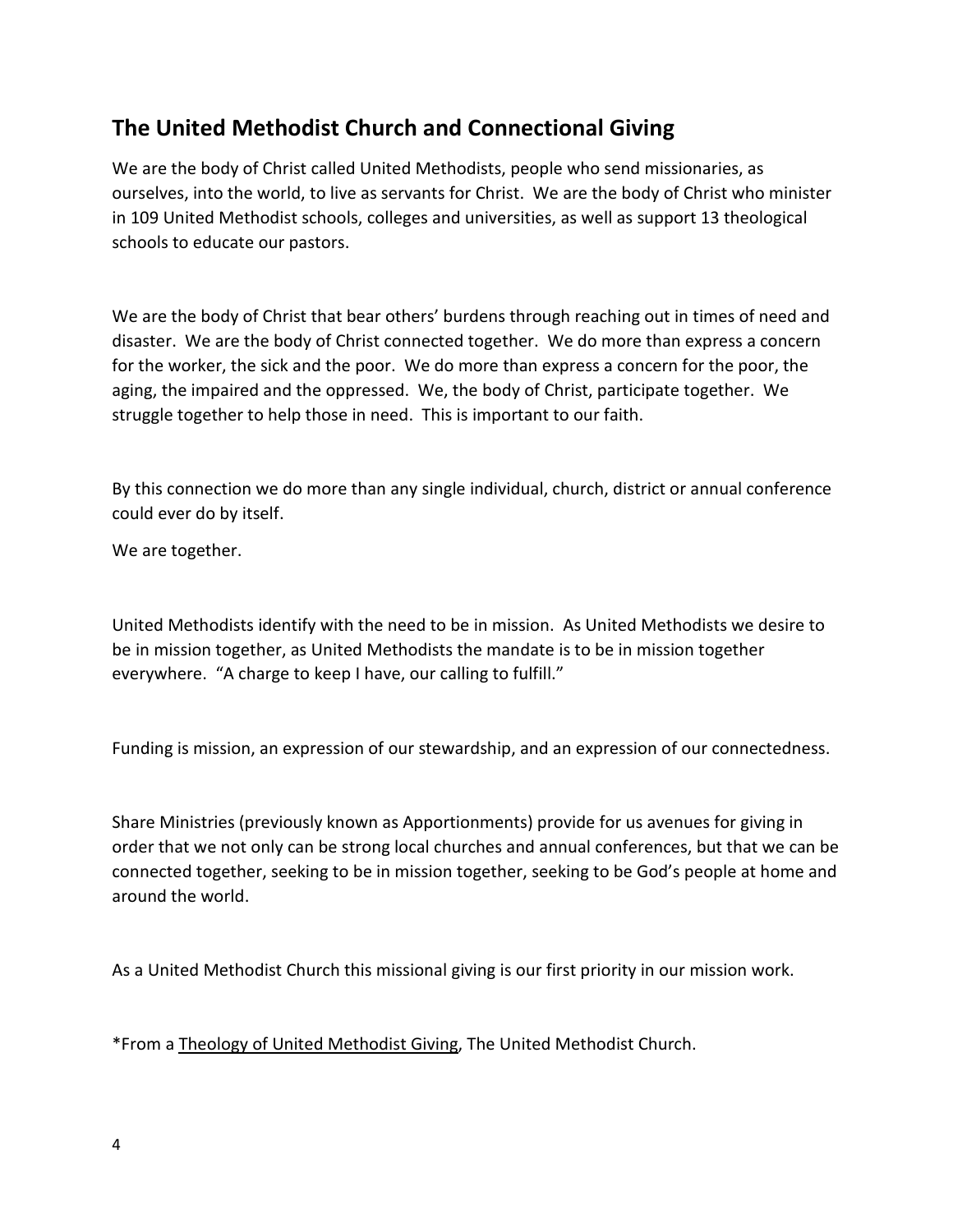## **Children's Missions**

The Children's department at Trinity consist of children birth to  $5<sup>th</sup>$  grade. They make up our **"Roots"** program. We have Buds in the nursery and Blossoms in a classroom.

We strive to teach our young children to give at an early age. Several times a year we give to the congregation and to current missions ongoing within our church.

For example:

- Each Summer we have "Summer Break Out" a free family event open to the community for children to come and have fun playing games with bounce houses and outdoor praise music.
- Fall 2020- For Rally Day we made flower jars that were passed out to the congregation and included a free homemade cloth mask that our quilters and members made.
- Each October for we sponsor a Trunk or Treat- a free family event open to the community.
- Winter 2020- We made Christmas ornaments that were given to the congregation.
- In February we made Valentine's that were distributed to the community and member of the church that we had not seen or had not been able to attend.
- Throughout 2020 and 2021 we supported the Trinity Church Monthly Food Drive-Thru with various foods of the month.

If you would like to your children to attend our Children's department, please contact Cherie Sharp (716) 998-2194 and/or Keira Hayes (716)940-2165.

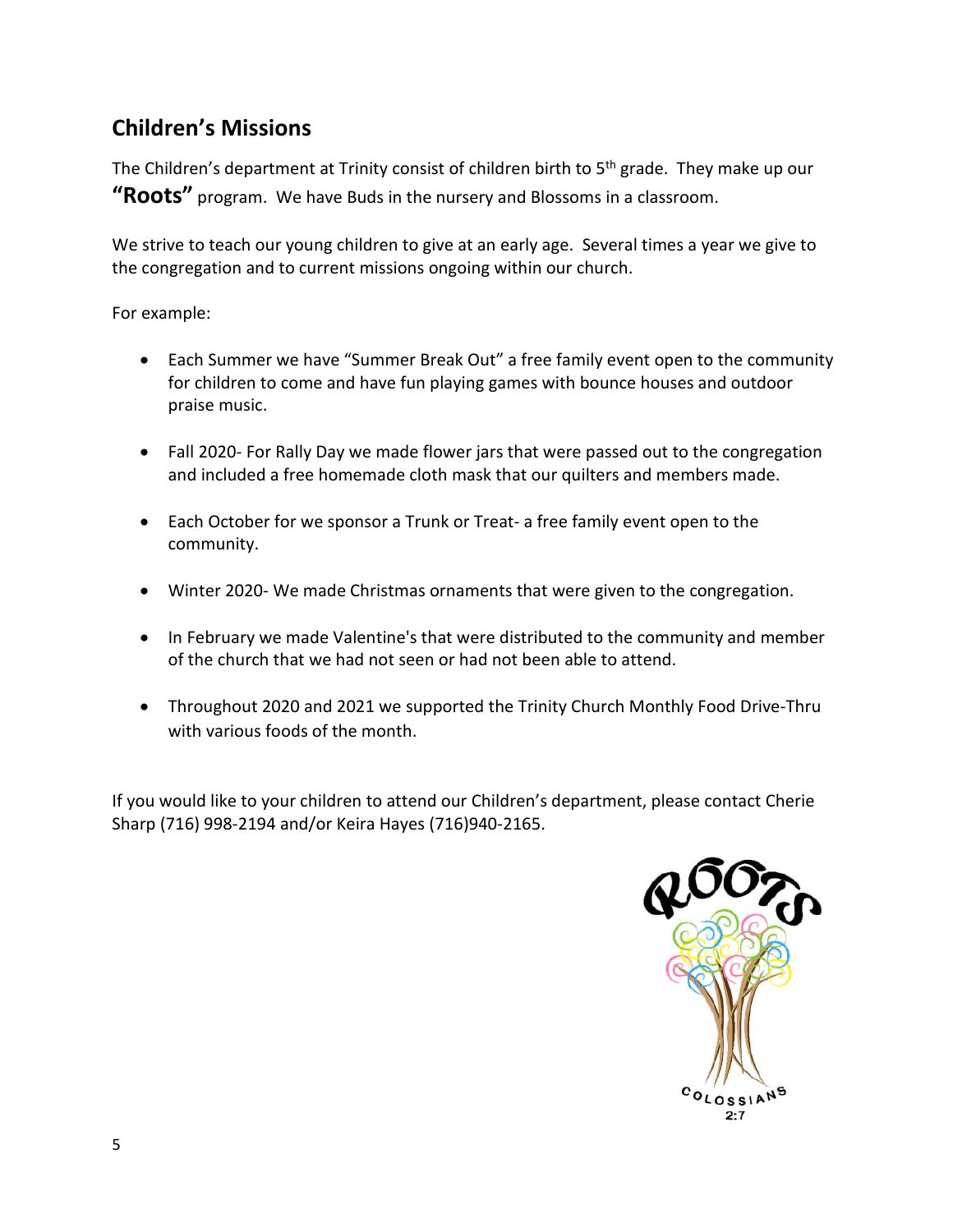## **Youth Missions**

Since 2000, Trinity Youth Ministries has consistently strived to involve teens in missions, serving locally, nationally and internationally. We have accomplished this mission through summer work camps or short-term missions' trips.

We've partnered with various local and national organizations, to develop opportunities for students to spend time serving through community outreach, roofing, painting and other various home repair projects. Students have reported back to the Trinity congregation



around the ways their lives have been forever changed by meeting Jesus in the people and places they encountered.

- Contact: Pastor Kevin Slough (716) 773-3322
- Ideas for fundraising efforts throughout the year for next summer's missions
- PRAYER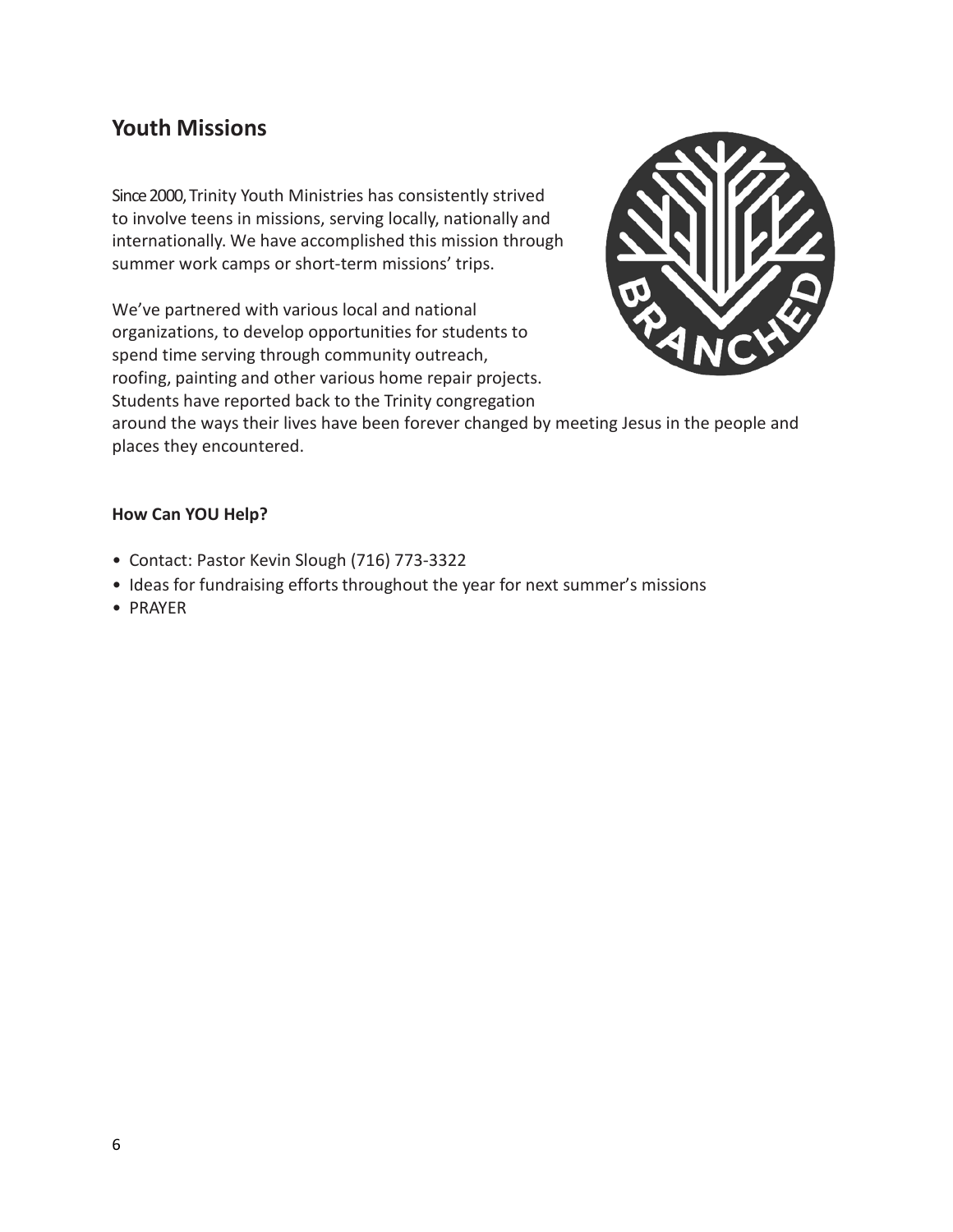## **UMCOR: United Methodist Committee on Relief, and Trinity Adult Service Trip**

As the humanitarian relief and development arm of The United Methodist Church, the United Methodist Committee on Relief assists United Methodists and churches to become involved globally in direct ministry to persons in need. UMCOR works with vulnerable communities to strengthen self-sufficiency and encourage partnerships. UMCOR responds to U.S. and international disasters, addresses diseases of poverty, ministers to refugees and immigrants, provides clean water and actively works to reduce hunger. **www.umcmission.org**

At the local church and conference level, our shared ministries go to support the work done through UMCOR missionaries all over the world.

In 2019, Trinity Church recruited over fifteen (15) adult missionaries who dedicated a week of their summer to help with re-building projects. They went to an UMCOR site in North Carolina, to assist those impacted by Hurricane Matthew. Through planning and leadership of Pastor and the mission committee, we hope to make these service trips a regular occurrence at Trinity.

- Contact: Debbie Robinson (716) 245-8777 or **gitrinitymissions@gmail.com**
- Join in praying for the missionaries and those they will help
- Participate in a letter writing campaign to encourage the missionaries while serving
- Donations to be contributed to our host church are most welcome, place acct# 949 adult missions on envelope/check memo
- Consider joining a service trip in the future, post COVID



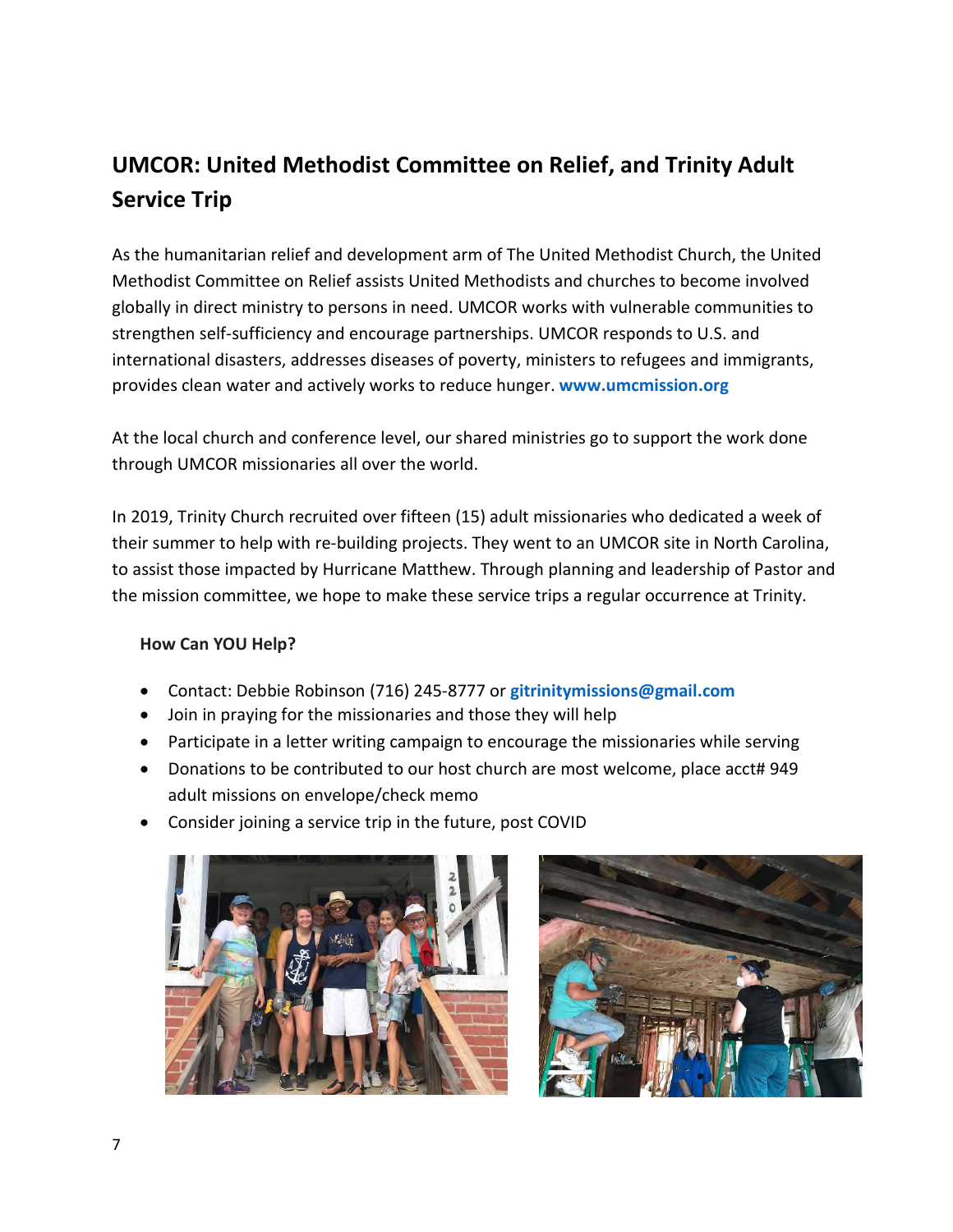

United Methodist Women is an International Organization that focuses on ministries with women, children, and youth. The entire program and organization of United Methodist Women focuses on mission.

Our mission initiatives include:

- Providing opportunities to grow spiritually
- Equipping women & girls to be leaders
- Providing transformative educational experiences
- Organizing for growth & flexibility
- Working for justice through service & advocacy

#### Projects for 2020-2021

- We made St Patrick's Themed Gift Bags in March 2020 for Shut ins in a joint project with Trinity Youth. We collected small gift and toiletry items from members of Trinity, Sunday School and UMW and decorated bags with Youth. We delivered 50 Bags to Shut ins.
- We made Valentine Themed Bags in February 2021 filled with Small "Thinking of You" gift Items and delivered them to those unable to attend drive in church during COVID.
- Donated Turkeys and Hams for Thanksgiving and Easter Dinner Grocery Bag Giveaway.
- Donated Easter and Thanksgiving Dinners to Grand Island Meals on Wheels catered by 773 North Restaurant.
- Gift in Memory Cards were sent in honor of UMW members who passed away with donation to Mission Giving.
- Baby Cards were sent to all Trinity Babies with Gift to Mission donation in their honor.
- Baby Bibles are given to Trinity Babies at their Baptism.
- Donated \$1000 to Family Justice Center for furnishing and decorating room adopted by Trinity UMC.
- Secured a special grant from Niagara Frontier District UMW for furnishing reception room adopted at Family Justice Center.
- We hosted Niagara Frontier District UMW Gift Day in April 2021 for an outdoor event, collecting and distributing hundreds of needed items for eleven (11) projects assisting women, youth, and children in our area.
- Provided hundreds of Pink Bags for Women and Patriotic Bags for Men at Veterans Hospital, decorating bags, and collecting needed toiletry items and for patients.
- We also host spiritual growth retreats, craft, game and activity nights, movie nights out, field and travel trips (i.e.: Underground Railroad Museum), Programs on Race Discrimination (So You Want to Talk About Race), Mission Education (Mission u), Social Justice Programs (Immigration, Climate Change, Pushout: The School to Prison Pipeline, etc., and Bible Studies.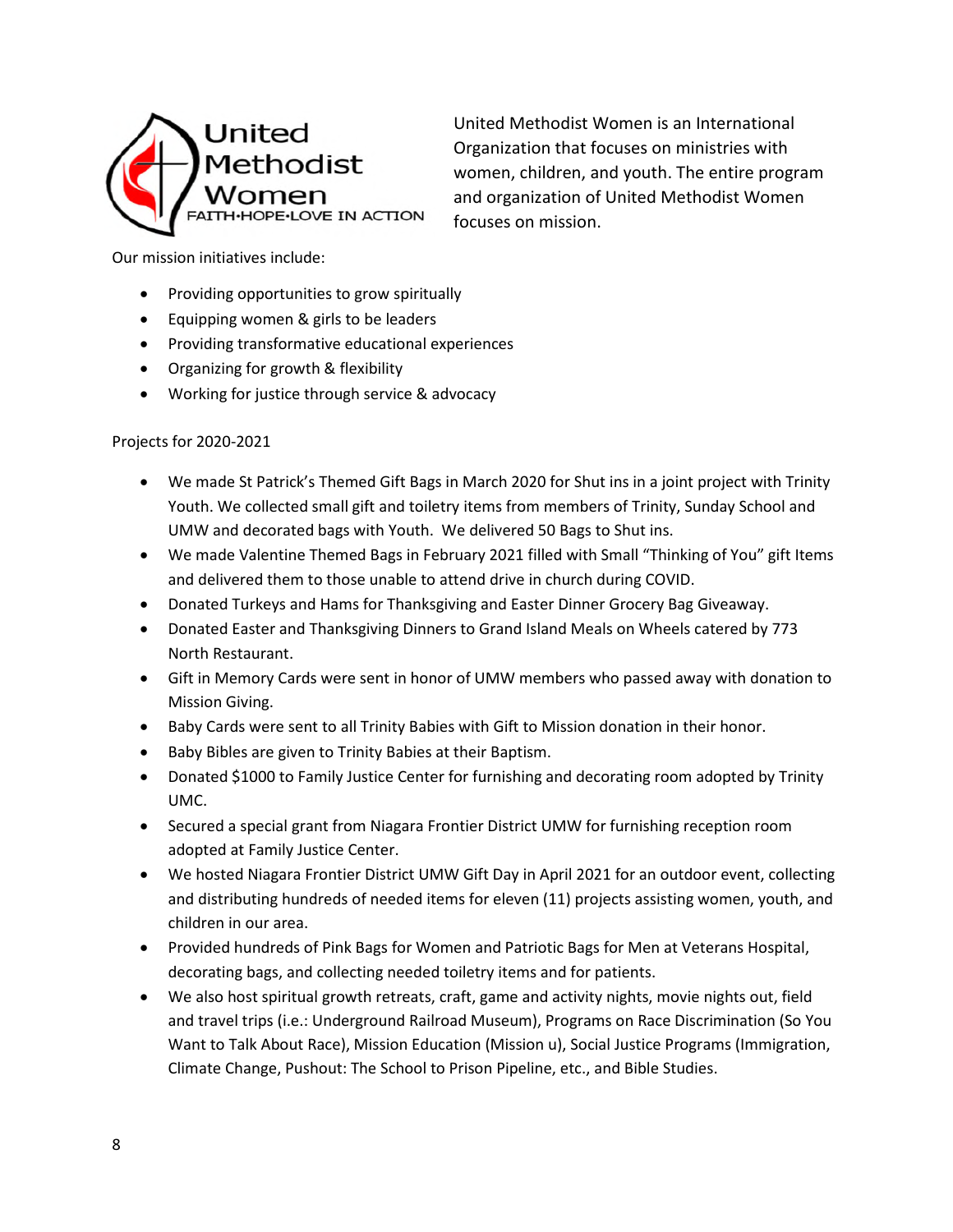## **Trinity Church Monthly Food Drive-Thru**

During the COVID pandemic, this program began in June 2020 and ran through June 2021. The monthly food drive-thru mission was developed in response to food insecurity and to help the Grand Island community.

In addition to the non-perishables below, our church family provided financial support. Funds were used to purchase food. Thanksgiving, Christmas, and Easter dinner meals were also distributed. We were blessed to have the following community organizations and businesses partner with us: Step-In-Time Studio of Dance, Women of the Word, Pinnacle Staffing and Blue Ribbon Corporation.

On average, 45 bags of food were distributed the LAST Sunday of each month, resulting in a total of 540 bags of food for the entire year.

Shopping List Items Collected:

- oatmeal/cereal
- pasta/sauce
- canned veggies (lots needed for healthy options!)
- canned, or dried fruit, applesauce
- mac n cheese
- rice
- high protein soup
- canned tuna/chicken
- canned or dried beans
- peanut butter



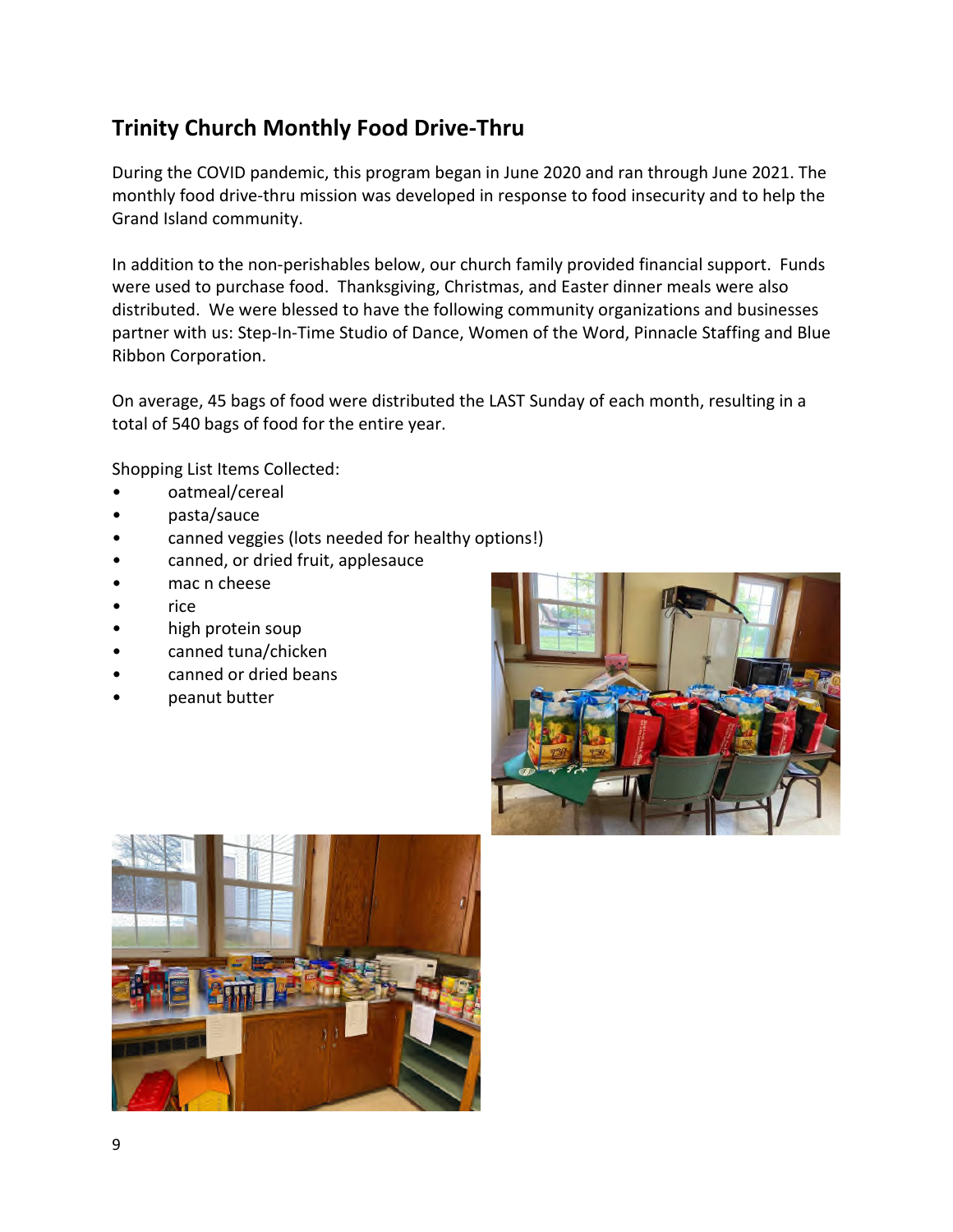## **Family Justice Center**

Family Justice Center (FJC) is a not-for-profit agency that provides free services for domestic violence victims and their children through an extensive collaboration with several partner agencies, all located in one secured, comfortable location, where victims can get all the services they need to safely escape abuse. The FJC has transformed the former parsonage at our Trinity church into one of its welcoming satellites.

The FJC opened its doors on Grand Island in June of 2021. This particular facility will transform you or anyone you know that is in an abusive relationship or not sure if you are.

You can reach out to the FJC via phone at 716-558-SAFE and speak to one of the advocates or visit their website at **fjcsafe.org**.



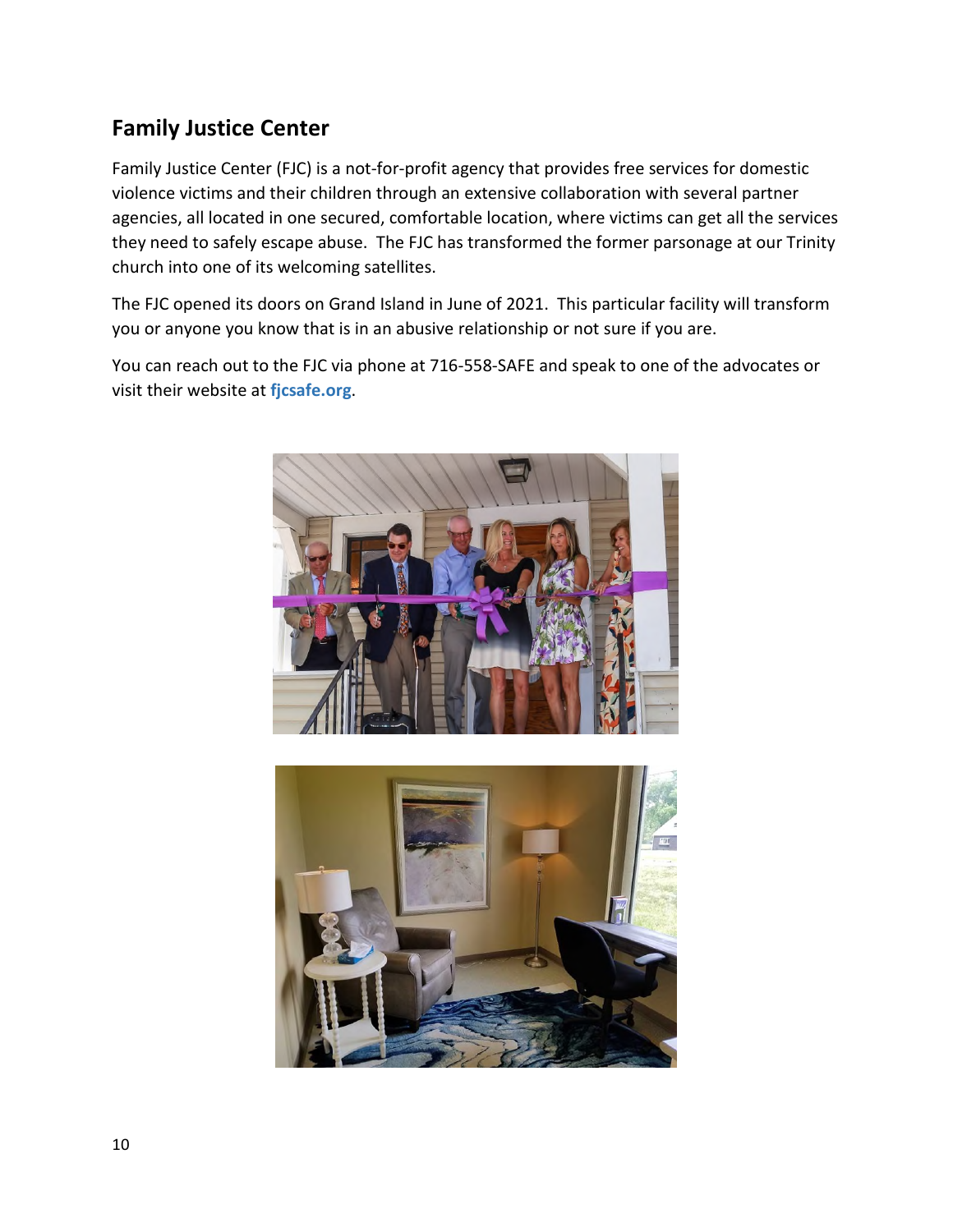## **Children's Gift Tree**

For many years, Trinity congregants have sought to provide a Merry Christmas for children and families who might otherwise have nothing to open Christmas morning. In recent years, we've partnered with Seneca Street UMC. They work with their families to identify needs, provide us names and gift requests for their children. Trinity provides gifts for about 17 of the children. Each of the children's families requests 3 items of clothing and 3 toy/fun gifts that are age and size appropriate. Mary Jane Fonte gets the names and requests from the Seneca Street UMC. Tags are then made for each of the items requested and placed on the tree in the family room. The worshipers at Trinity sign up to purchase the requested items and return them to Trinity. Once all of the items are returned, by the middle of December, the Pastor from Seneca will pick them up and the Seneca Street families will wrap the gifts at the church. It is a joy and blessing to be able to share the love of Jesus through the gifts that the Trinity family provides for some of the Seneca Street families.

- Look for our Gift Tree in the Church Family Room around Thanksgiving time, take a tag or 2 to purchase the requested items.
- Pray for the families of Seneca Street UMC
- Direct questions to Mary Jane Fonte (716) 880-4615

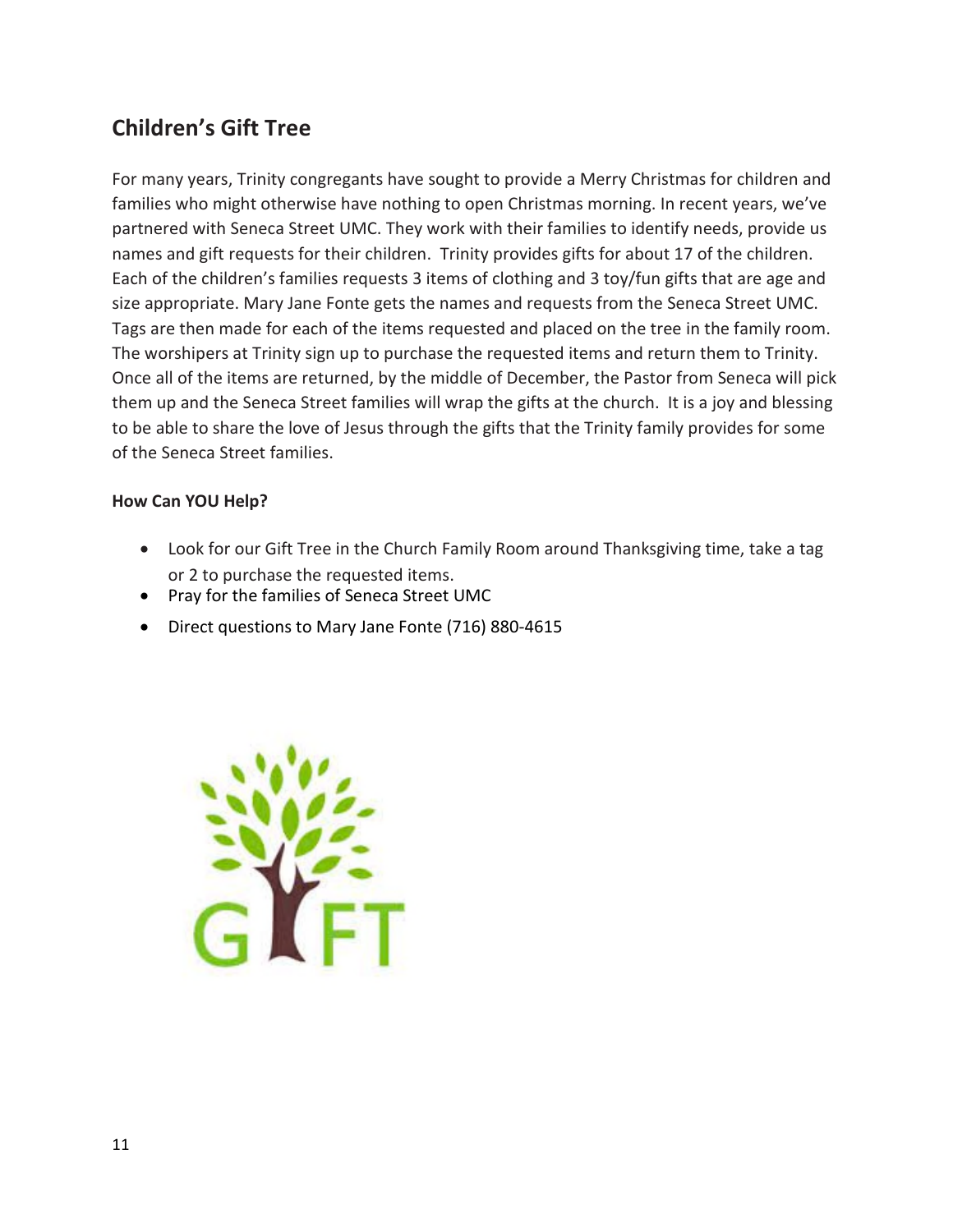## **Seneca Street UMC Reading Camp**

Trinity supports our friends on the East Side of Buffalo at **Seneca Street Church** throughout the year, including for their annual **Summer Reading Camp.** The camp is held for 2 weeks every July. It was started when Buffalo teachers cited the decline in reading level of students over the summer. Reading Camp is designed to engage children in reading while providing a safe and fun atmosphere.

Contact: Mary Jane Fonte at (716) 880-4615



#### **How Can YOU Help?**

- Pray for the children impacted by camp and the love of Jesus Christ on their lives, families and community of the East side of Buffalo
- Look for information in the bulletin, and tidings newsletter in late spring/early summer with needs for that summer.
- Consider donating healthy snack food, Tops gift cards, or your time as a shepherd/teaching assistant.

*As each one has received a gift, minister it to one another, as good stewards of the manifold grace of God. ~1 Peter 4:1*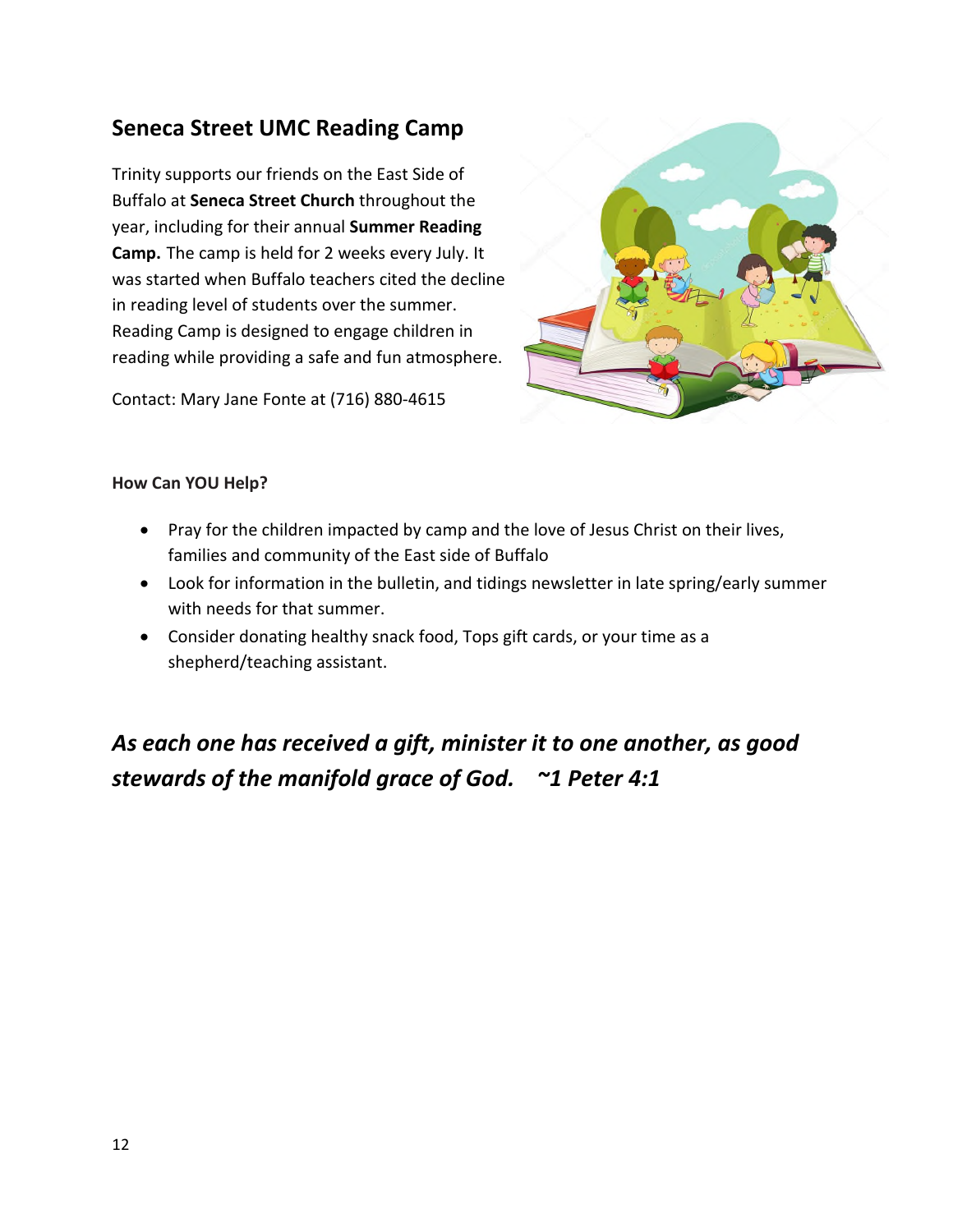## **Patriotic Bags for Men & Women Veterans**



On a quarterly basis, twenty-five (25) bags are lovingly assembled in custom decorated patriotic bags for the women and 25 bags for the men and filled with healthcare, beauty items and toiletries. From the inception of this mission project that began as the Pink Bags for Lady Vets in 2008 to the present, the United Methodist Women (UMW) of Trinity Church have donated over 2300 bags to the Buffalo and Batavia Veterans Administration facilities. As the program evolved, the ladies began to make lap quilts to include with the bags to provide comfort and warmth to the veterans.

In September 2019, after reading stories in Isledegrande and the Island Dispatch regarding the Trinity United Methodist Women's Pink Bag project, the American Legion joined forces to expand this program to include male veterans with the donation of \$ 500. This partnership continues today. This group has become affectionately known as the "Bag Ladies" around church!

- Contact Pat Shaw at (716) 773-4439
- Current Needs: hygiene supply donations (i.e.: medium sizes shampoo, conditioner, soap, shaving cream, lotions, toothpaste, toothbrush, hand sanitizer, lip balm.)
- Volunteer to help assemble the bags
- Provide monetary donations to purchase more supplies
- PRAYER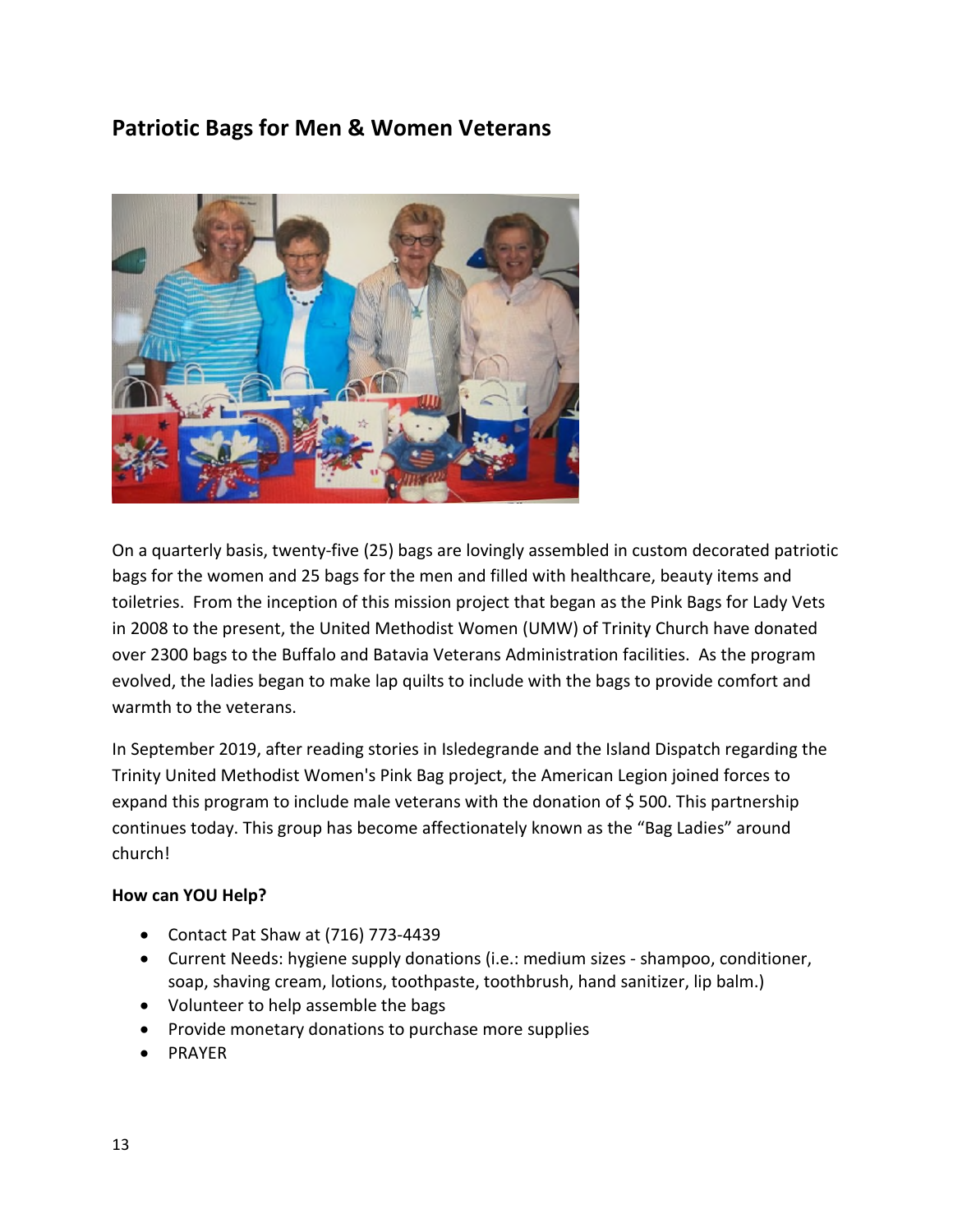## **Undie Sunday**

Rotary of Grand Island partners with many of the Grand Island Churches, (including Trinity Church), Grand Island High School Interact Club and a few other locations in February to collect much needed underwear and socks.

Donations go to Niagara Community Mission and, depending on how large a collection is, other missions like St. Luke's and Buffalo City Mission may become a recipient of the donations.

On 2020, close to 12 Large garbage bags full of under garments and socks were collected. The largest collection was approximately 3 years and the three organizations were mission recipients.

#### **How can YOU help?**

- Contact Sherry Miller at (716) 417-4937
- Current Needs see below:

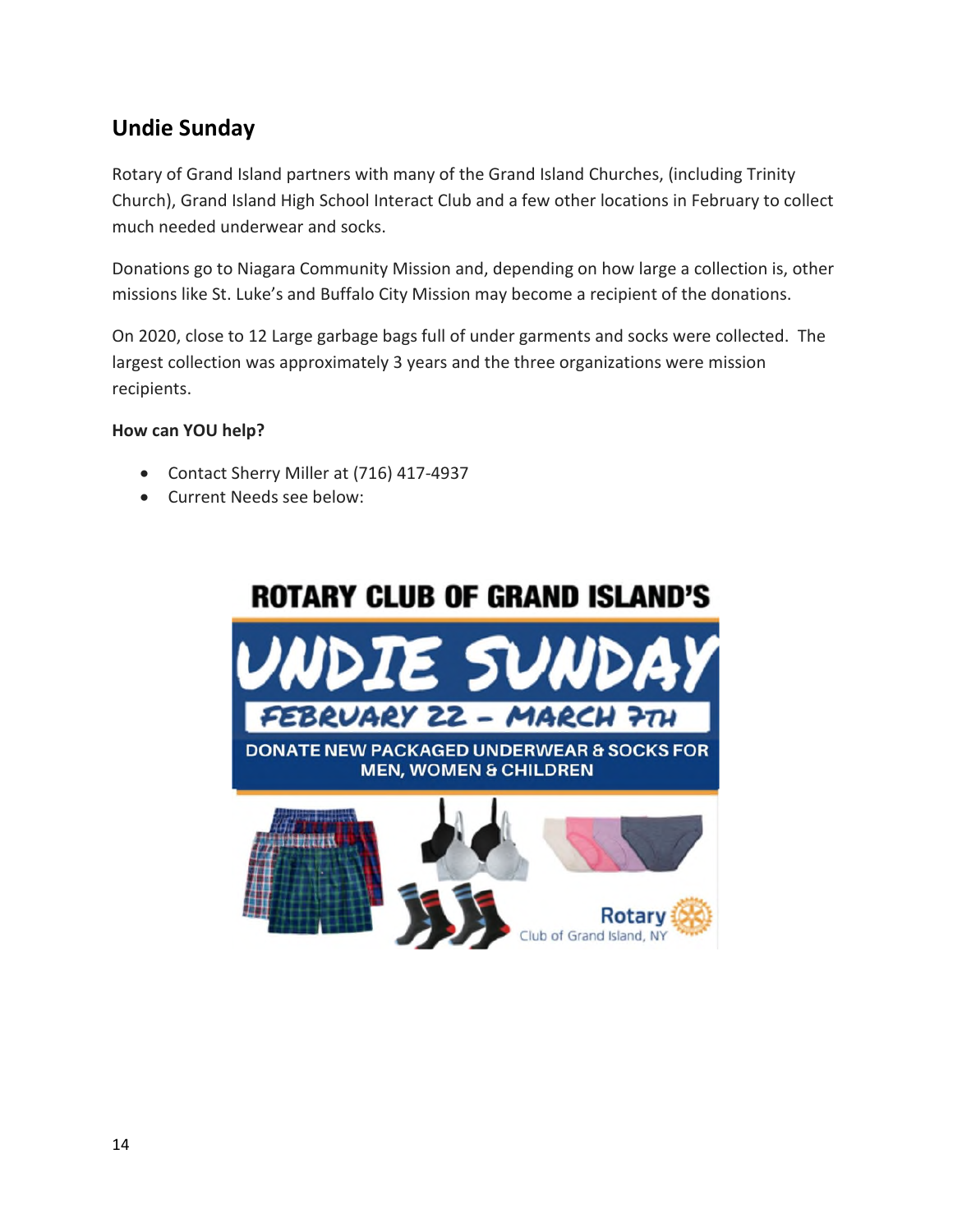## **Operation Christmas Child**

Since 1993, more than 100 million boys and girls in over 130 countries have experienced God's love through the power of simple shoebox gifts from Operation Christmas Child. Samaritan's Purse works with local churches and ministry partners to deliver the gifts and share the lifechanging Good News of Jesus Christ.

Trinity's Children's Ministry Department has arranged "packing parties" each year to assemble the shoe box gifts from donations collected throughout the fall from the entire congregation. Contents include items such as small toys, art supplies, toothbrushes, washcloths and empty water bottles.

- Contact: Michelle Swartzmeyer at (716) 828-5095
- Website: **www.samaritanspurse.org**
- In mid-October, materials are available in the family room, instructing you how to "fill a shoe box" gift. Supplies used to fill boxes, empty shoe boxes, wrapping materials, and monetary donations to help with the \$9.00/box shipping rate are needed. Stop by our table to learn more! National Collection week is mid- November, so that the gifts can be delivered across the globe by Christmas.
- PRAYER



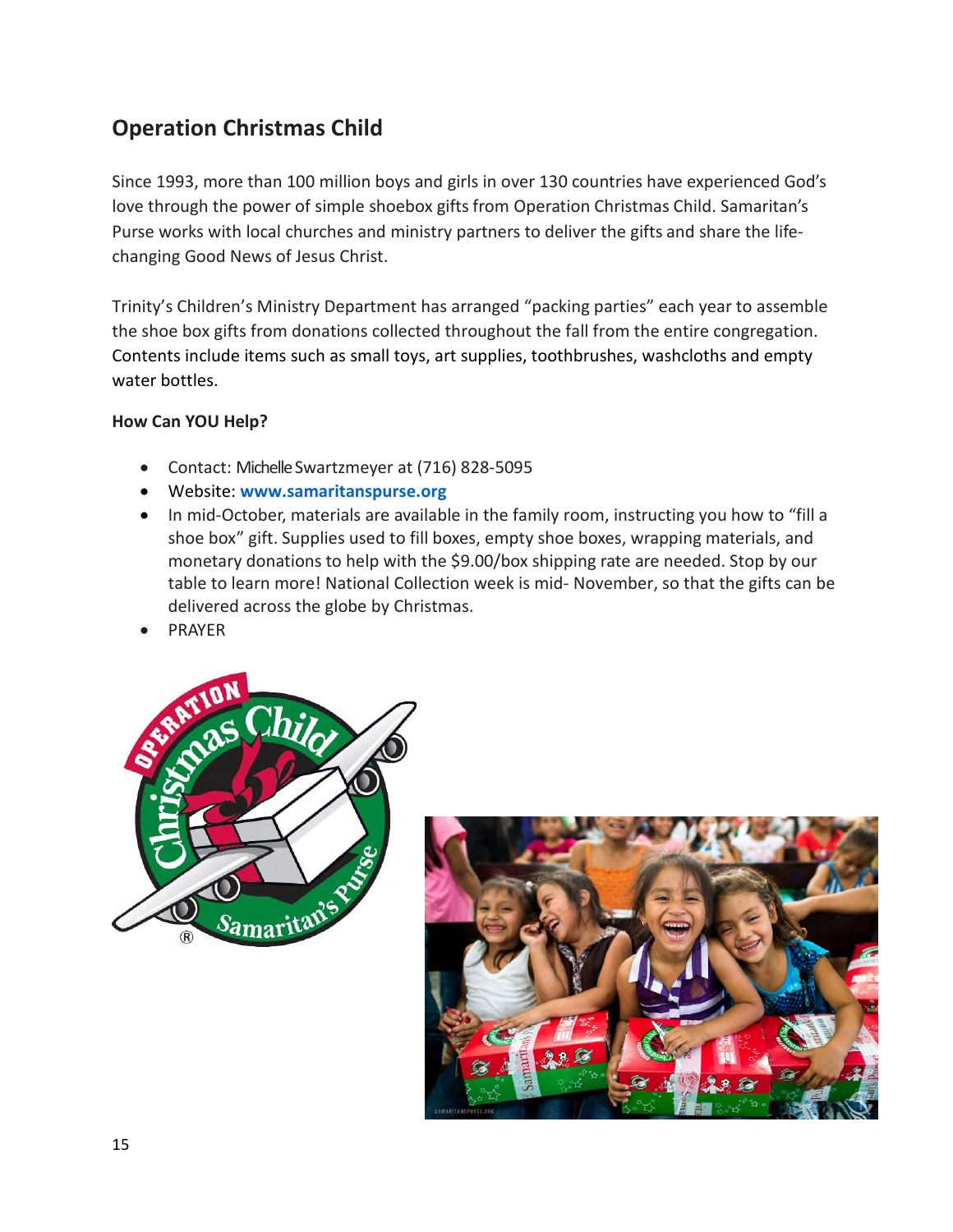## **UMC Africa 360**

Africa 360 is a combination of two ministries of the United Methodist Church in Africa, "Imagine No Malaria" and "Africa University." Our fundraising campaign is held for Mother's and Father's Day, as part of the UMC global initiative. These funds are used to provide mosquito nets to protect vulnerable populations from malaria and support the education of the emerging leaders in African countries through higher education degrees in agriculture, education, health sciences, humanities, and others.

- Contact: Margie Tyrrell at (716) 560-5838
- Website: umcgiving.org
- Look for our table in the Family Room about 3 weeks prior to Mother's Day and Father's Day to participate. Donations can be made "in honor of" or "in memory of" loved ones, whose names are included in the bulletin on Mother's Day and Father's day. A \$10.00 donation is suggested for each individual listed.

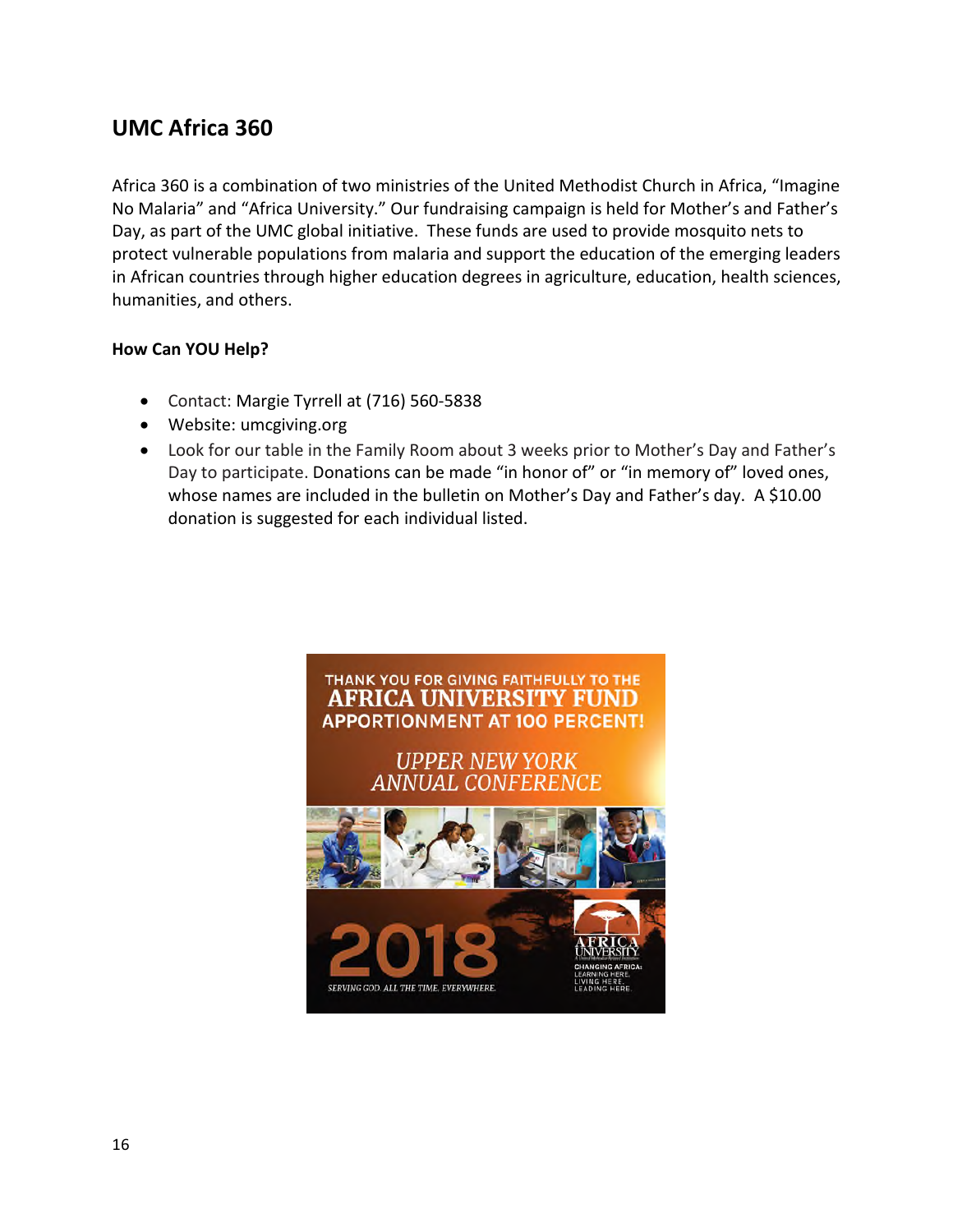## **Church World Service: Cleaning Buckets**

Cleaning Buckets (formerly referred to as Flood Buckets) are a way that Trinity members can assist persons whose homes have been affected by severe weather events such as hurricanes, tornadoes or flooding. Each 5-gallon bucket contains specific materials for a cleanup including various cleaners, trash bags, dust masks, gloves and scrubbers. Buckets are taken to a UMCOR receiving center

and transported to a storage site where they are ready to be distributed after an emergency. This is an on-going effort so that the storage facilities are full of cleaning buckets when the sudden need is presented. Members can bring specific items for a bucket or join with others to create an entire bucket. Some members

like to contribute funds to purchase items or put toward the transportation costs.

- Contact: Diane Blum at (716) 775-5160
- Current needs: individuals willing to assist with organizing this project; contribution of needed supplies to fill buckets; monetary donations to buy extra supplies to complete the buckets.
- PRAYER